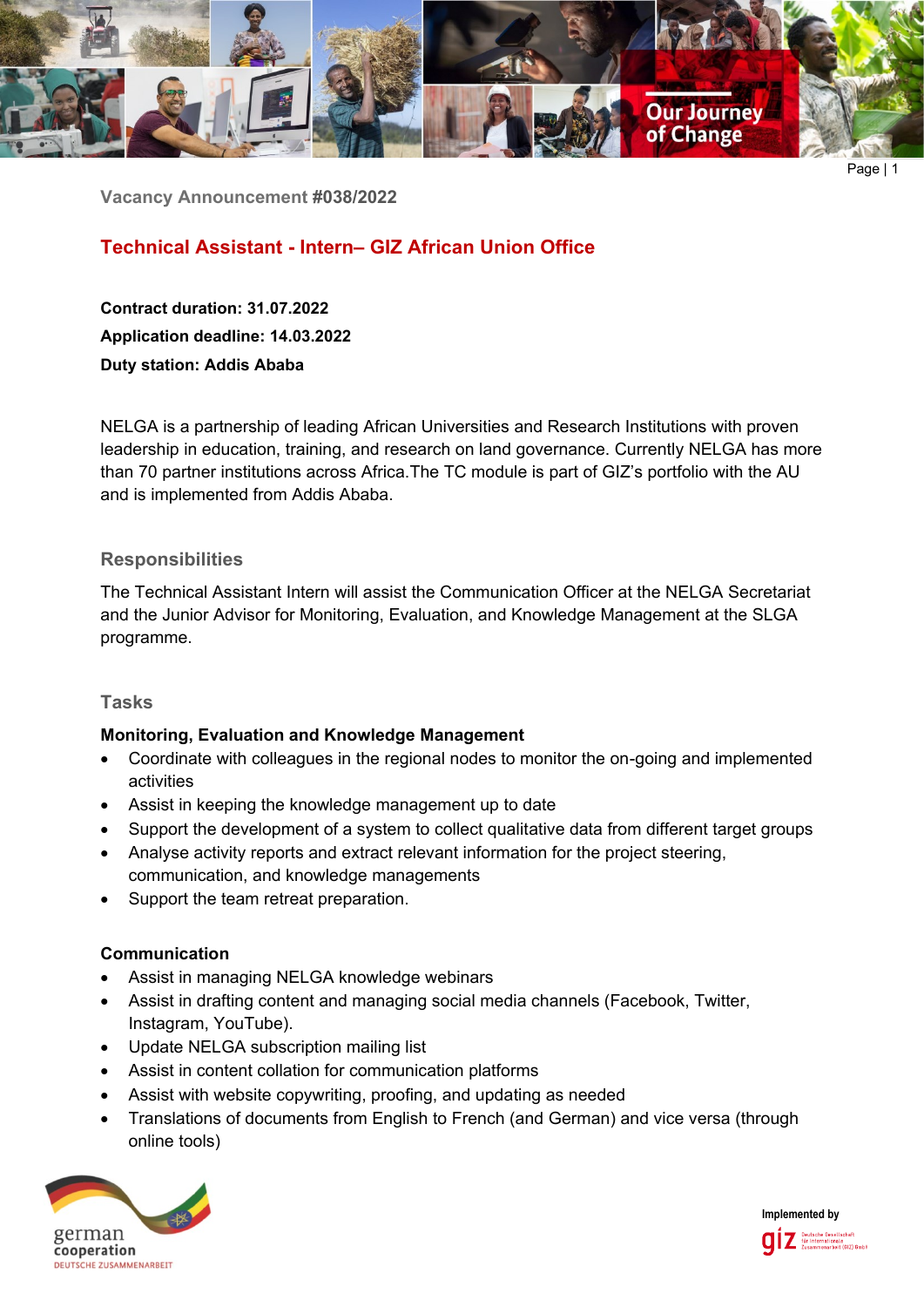

Page | 2

**Required qualifications, competencies, and experience**

## **Qualifications**

- A university degree in an appropriate field
- Excellent command of spoken and written English (French is an asset)

## **Other knowledge, additional competencies**

- Excellent writing, editing and proof-reading skills
- Ability to identify window of opportunity for social media engagement and brand amplification
- Excellent phone photography and video editing skills
- Ability to meet deadlines and to anticipate next steps or needs
- Understands and can utilize emerging platforms, digital media, and web/social media management and measurement tools (e.g. HootSuite, Google Analytics)
- Knowledge of graphic design (Adobe/Canva) is a plus
- Strong working knowledge of digital marketing applications is a plus
- Well-developed interpersonal and team working skills; ability to operate effectively in teams; initiative, persistence, and positive attitude.
- Ability to deal sensitively in multicultural environments